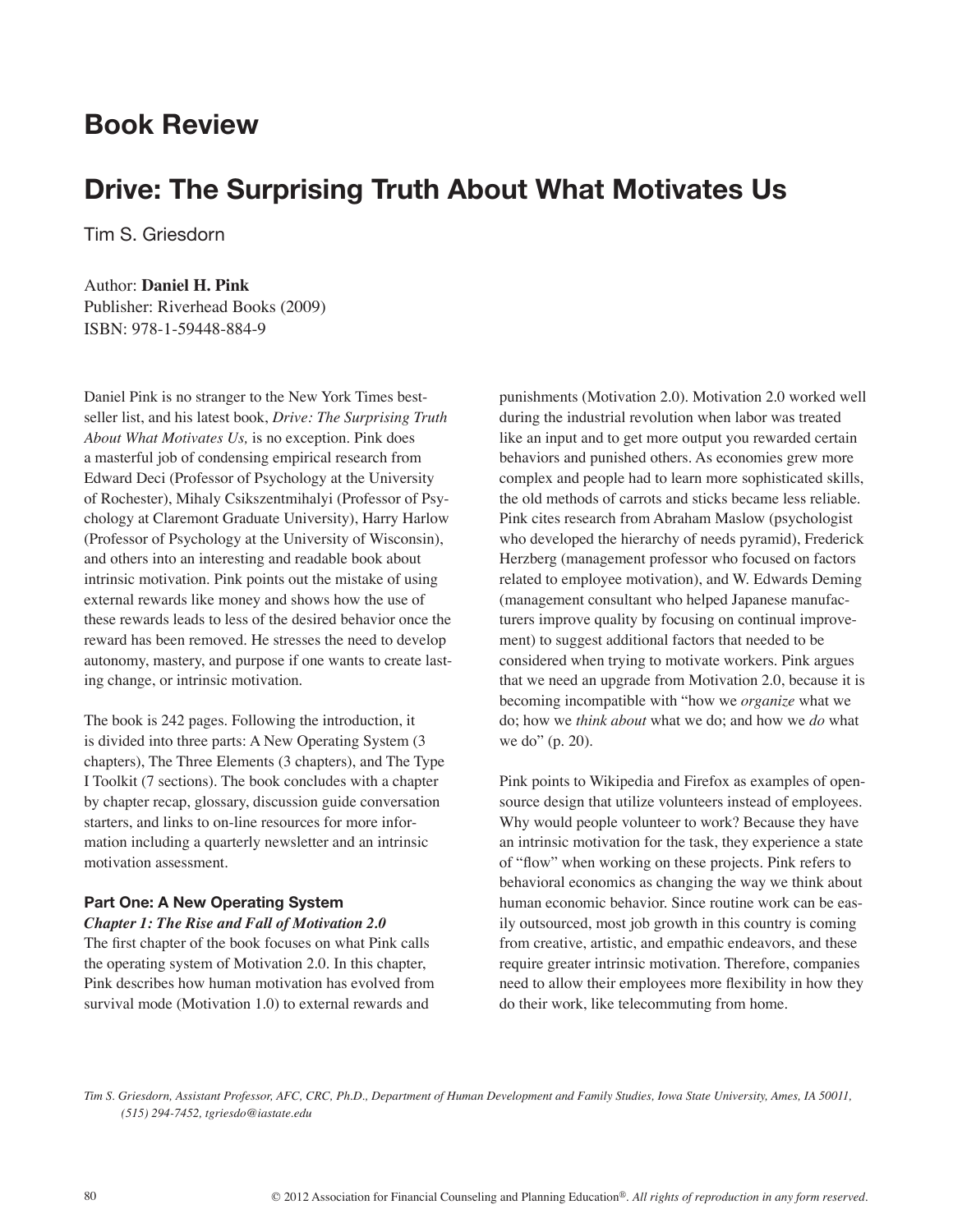## *Chapter 2: Seven Reasons Carrots and Sticks (Often) Don't Work*

Pink summarizes Motivation 2.0 as having two ideas: "rewarding an activity will get you more of it, and punishing an activity will get you less of it" (p. 34). He goes on to explain that the opposite is often true. Rewards can lead to decreased motivation, and punishments can often lead to increased negative behavior. Pink cites the empirical research of Edward Deci (1969) with Soma puzzles. Soma puzzles use three dimensional block shapes (similar to those in the game Tetris) that can be combined in different ways to create objects, like a dog or an airplane. Deci found that subjects who were given cash rewards to solve Soma puzzles spent significantly less of their free time playing with them after the cash incentive had been removed. The reward acted like a stimulant in the short term increasing interest and activity level, but once removed, led to a significant decrease in long-term intrinsic interest in the activity. Other examples may make this tendency clearer. Pink cites empirical research which suggests that paying children for drawing, an activity they were already doing in their free time, leads to decreased time spent drawing in the future when the incentive was removed. What had happened was that the activity changed from play into work.

If you are a parent, have you ever had the experience of asking a child to do something only to hear them ask "how much will I get paid to do it?" Once a reward system has been introduced, like paying children to do chores, the reward needs to remain for people to continue to perform the task. A closer look at punishments finds behavior change opposite of what was expected. Pink cites an Israeli day care study that showed when fines were imposed to punish the parents who pick up their children late, the number of occurrences increased. The fine moved parents from a moral obligation to treat the teachers fairly (intrinsic motivation) to a purchase transaction, I can buy more time if I need it (extrinsic motivation). The chapter ends with the seven deadly flaws of carrots and sticks:

- They can extinguish intrinsic motivation.
- They can diminish performance.
- They can crush creativity.
- They can crowd out good behavior.
- They can encourage cheating, shortcuts, and unethical behavior.
- They can become addictive.
- They can foster short-term thinking.

## *Chapter 2A: … and the Special Circumstances When They Do*

In this chapter, Pink covers the types of jobs that would benefit from extrinsic reward motivators and how to avoid the seven deadly flaws of extrinsic rewards. Extrinsic rewards are best utilized when a job is routine and repetitive, but before a reward can be effective, wages must be adequate and fair. Pink offers three suggestions to increase success when using extrinsic rewards:

- Offer a rationale for why the task is necessary.
- Acknowledge that the task is boring.
- Allow people to complete the task in their own way.

The use of extrinsic rewards increase the speed of activity and sharpens the focus, but dampens creativity. Therefore, Pink suggests moving rewards from "if-then" to "nowthat" rewards. Now that the project is done and was so successful, let's celebrate. He also suggests the use of praise and positive feedback rather than cash and trophies. When providing positive feedback, make sure it is specific and state what exactly made this work exceptional.

## *Chapter 3: Type I and Type X*

Pink gives a brief explanation of self-determination theory that was developed by Deci and Ryan in the late 1970s. Self-determination theory indicates that people have an inner drive to be autonomous, self-determined, and connected to one another. Pink also provides a brief recap of Type A (driving) and B (relaxed) personality traits of Meyer Friedman and Theory X (people will only work if they are forced) and Y (work can be fun and rewarding) management practices of Douglas McGregor to use as a springboard to introduce his concept of Type I and Type X behaviors. Type I behavior is fueled by intrinsic drives or motivation, and Type X behavior is fueled by extrinsic drives or motivation. For example, the habit of saving money can be either forced upon a person (extrinsic motivation) or can be something they enjoy doing to see how fast the balance grows over time (intrinsic motivation). Pink goes on to stress the need to develop Type I behavior both as individuals and corporations. He concludes that developing Type I behaviors will lead to the development of the Motivation 3.0 operating system that will drive human interactions and business practices in the future.

## **Part Two: The Three Elements**

#### *Chapter 4: Autonomy*

The second part of the book discusses the three elements of internal motivation: autonomy, mastery, and purpose. In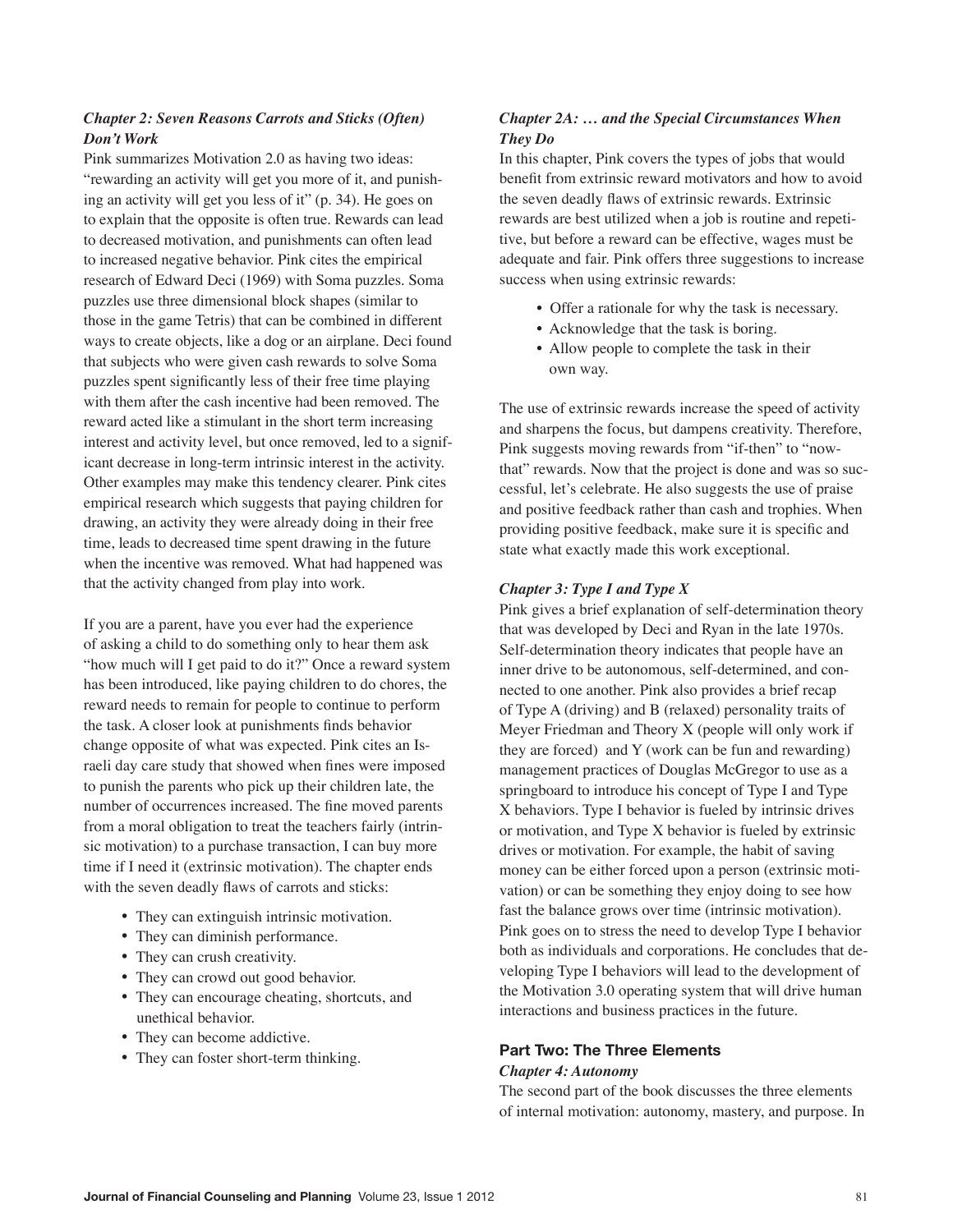this part, Pink discusses how each element is essential for one to create intrinsic motivation. In chapter 4, Pink defines autonomy as being able to control the task (what they do), time (when the work is done), team (who they do the work with), and technique (how the work is done). People who have autonomy are more likely to develop intrinsic motivation for their work. Pink says that people have an innate desire to be autonomous and self-directed, and giving employees autonomy will lead to increased productivity and outperforming of the competition.

## *Chapter 5: Mastery*

Mastery refers to the ongoing pursuit towards perfection in a task. It is an asymptote, meaning it can only be approached but can never be fully attained. Pink says "Mastery begins with 'flow' – optimal experiences when the challenges we face are exquisitely matched to our abilities" (p. 222). Mastery is also a mindset. The mastery mindset focuses on the learning process, competing against oneself, striving to do better, or learning more. The opposite is performance based outcomes: I will get an A in this class, I will perform well on this test, etc. One must see oneself as having the capacity to improve. Mastery requires continued effort over a long period of time. Mastery is never fully achieved but only approached. The mastery mindset is essential to cultivate intrinsic motivation.

#### *Chapter 6: Purpose*

Purpose refers to doing something that matters to you, doing it well, and doing it in the cause of something larger than yourself. Pink foresees a time when companies will include purpose maximization along with profit maximization as guiding principles. He argues that humans naturally seek purpose in their work, and those companies who provide this sense of purpose to their employees will have a competitive advantage. He cites a growing list of companies, like TOMS Shoes, that have altruistic goals as well as other business objectives. At TOMS, for every pair of shoes sold in the United States, it donates a pair of new shoes to a child in a developing country. Pink indicates that, as the Baby Boomers age, they will seek a greater sense of purpose with the time they have left. Therefore, they will be drawn to organizations that can provide them with a greater sense of purpose.

#### **Part Three: The Type I Toolkit**

The final part of the book provides a toolkit of resources for people who are interested in developing intrinsic motivation: what Pink refers to as Type I behavior. The author provides nine strategies to awaken intrinsic motivation.

The suggestions are very brief, averaging about two paragraphs in length. The brevity of the suggestions makes it hard to get a sense of how following these suggestions will build intrinsic motivation. They would have been more compelling if they were supported by a brief review of any supporting empirical research underlying the recommendations. The author also provides nine ways to improve the workplace. This section of the book parallels the suggestions for individuals in being a little too brief to deliver a compelling message.

There is a section on compensation that is little more than common sense and generic platitudes. You do not get the feeling that the author has ever had to devise a compensation structure for a business or appreciates the work required to make a compensation system fair. The next section offers advice to parents and educators on how to nurture the intrinsic motivation of the children with whom they have been entrusted. The suggestions range from having children develop learning goals at the start of the semester and then performing a self-assessment at the end of the semester to making sure students have autonomy over how homework is done, and understand the purpose behind the assignment. Another suggestion is separating children's chores and children's allowance. However, the author does not provide any suggestions for how to break the cycle for parents who already have established a pattern of paying for chores.

Pink includes a suggested reading list of 15 essential books for cultivating a Type I life. They ranged from obvious titles on the subject, like *Flow: The Psychology of Optimal Experience* by Mihaly Csikszentmihalyi; *Why We Do What We Do: Understanding Self-Motivation* by Edward Deci; *Punished by Rewards: The Trouble with Gold Starts, Incentive Plans, A's* and *Praise and Other Bribes* by Alfie Kohn; and *Outliers: The Story of Success* by Malcolm Gladwell. Examples of titles I did not expect to see include: *Then We Came to the End* by Joshua Ferris; *Once a Runner* by John L. Parker Jr.; and *Team of Rivals: The Political Genius of Abraham Lincoln* by Doris Kearns Goodwin. For example, *Then We Came to the End* is a fictional novel about a Chicago ad agency where people are worried about being fired. Pink explains his rationale for including the book by saying it highlights the demoralizing effects of working in a workplace that focuses only on extrinsic motivation. I agree it is possible to learn by studying the opposite, but I am not sure that I agree with the author's assertion that it is an essential book for cultivating intrinsic motivation.